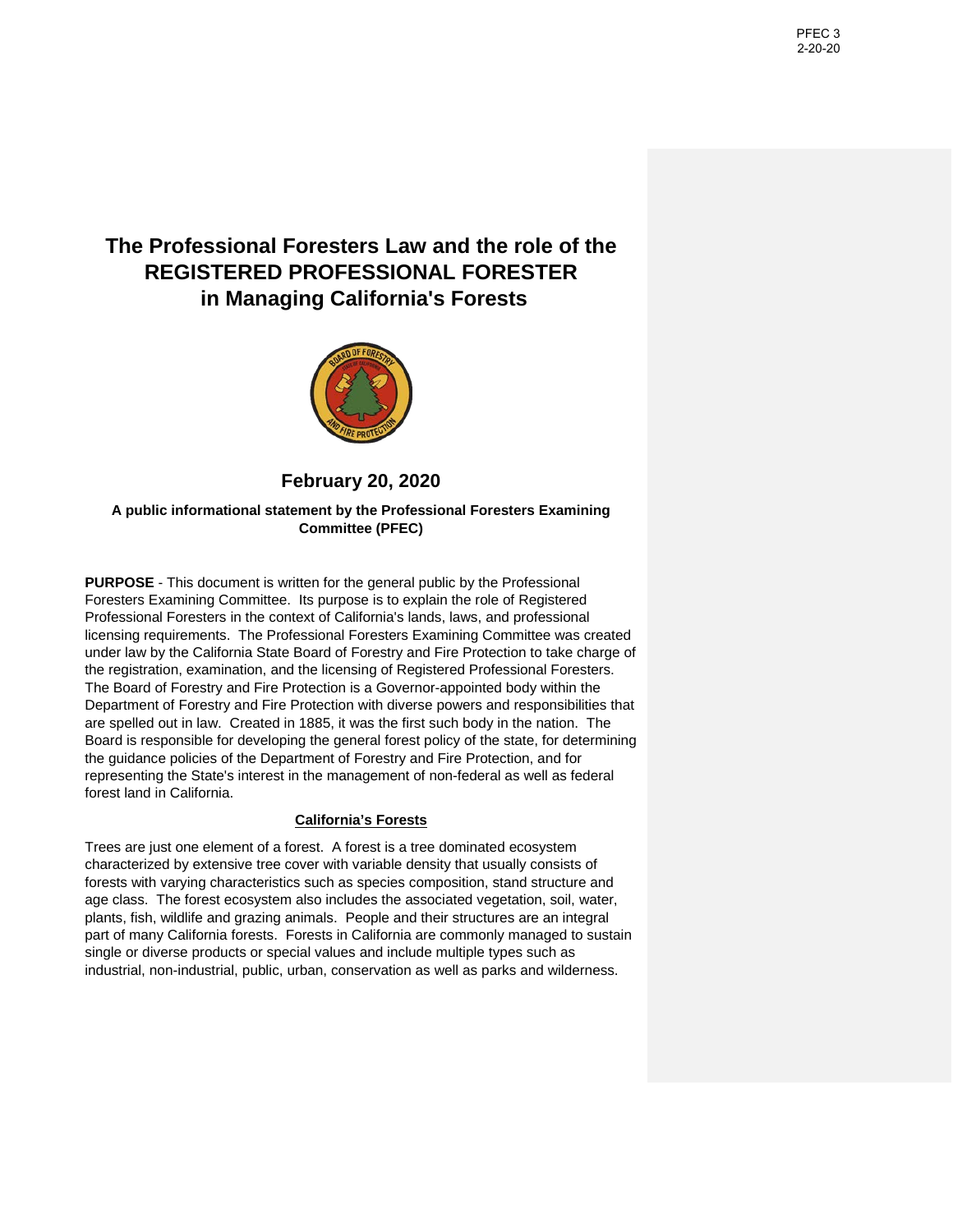California possesses vast and valuable forest resources. The State ranks second in the Nation in total forest land. It has a wide range of climates, elevations, slopes, geological features, and vegetation conditions, so its forest resources are naturally quite diverse as well as very precious. The variety is manifested in the large stands of timber, including 21 species of hardwoods and conifers that are native only to California, as well as in the thousands of species of plants, fish, and wildlife that inhabit these forested landscapes.

California's forested landscape encompass approximately 33,000,000 acres of the State, and include commercial timberland, the urban-rural interface, parks, wilderness, chaparral, and oak woodland.

| <b>Major Vegetation Type</b>              | Private | <b>USFS</b>    | <b>BLM</b> | <b>NPS</b> | <b>Other Public</b> | Total <sup>1</sup> |
|-------------------------------------------|---------|----------------|------------|------------|---------------------|--------------------|
| Forestland                                |         |                |            |            |                     |                    |
| <b>Conifer Forest</b>                     | 6,532   | 10.334         | 362        | 1,082      | 554                 | 18,865             |
| Hardwood Forest                           | 2.307   | 1,270          | 193        | 141        | 206                 | 4,116              |
| <b>Forest and Rangeland</b>               |         |                |            |            |                     |                    |
| Conifer Woodland                          | 480     | 861            | 482        | 366        | 145                 | 2,335              |
| Hardwood Woodland                         | 4,459   | 287            | 164        | 21         | 597                 | 5.527              |
| Rangeland <sup>2</sup>                    |         |                |            |            |                     |                    |
| Herbaceous <sup>3</sup>                   | 9,260   | 513            | 401        | 61         | 870                 | 11,105             |
| Desert                                    | 3,411   | 185            | 10,382     | 4,807      | 4,193               | 22,977             |
| Shrub                                     | 4.725   | 6,076          | 2,365      | 351        | 1,391               | 14.908             |
| <b>Total Forest and Rangeland</b>         | 31,174  | 19,526         | 14,349     | 6.829      | 7,956               | 79,833             |
| Other                                     |         |                |            |            |                     |                    |
| Agriculture                               | 10,752  | $\overline{c}$ | 26         | $\Omega$   | 234                 | 11.013             |
| Barren/Other                              | 472     | 925            | 629        | 645        | 381                 | 3,052              |
| Urban                                     | 4.512   | 13             | 58         | 5          | 233                 | 4.822              |
| Water <sup>4</sup>                        |         |                |            |            |                     | 1,841              |
| Total (Forest, Range, Other) <sup>5</sup> | 46,910  | 20,466         | 15,062     | 7,479      | 8,804               | 100,561            |

and any statement of the state of the state of the state of the state of the state of the state of the state of the grazed by livestock<br><sup>3</sup> Includes wetlands

<sup>4</sup> Areas classified as water are not assigned an ownership<br><sup>4</sup> Areas classified as water are not assigned an ownership Forest Service's Forest Inventory and Analysis (FIA) data, which are derived using a sample-based system

Data Sources: Vegetation, FRAP, v15\_1; Ownership, FRAP, v15\_1.

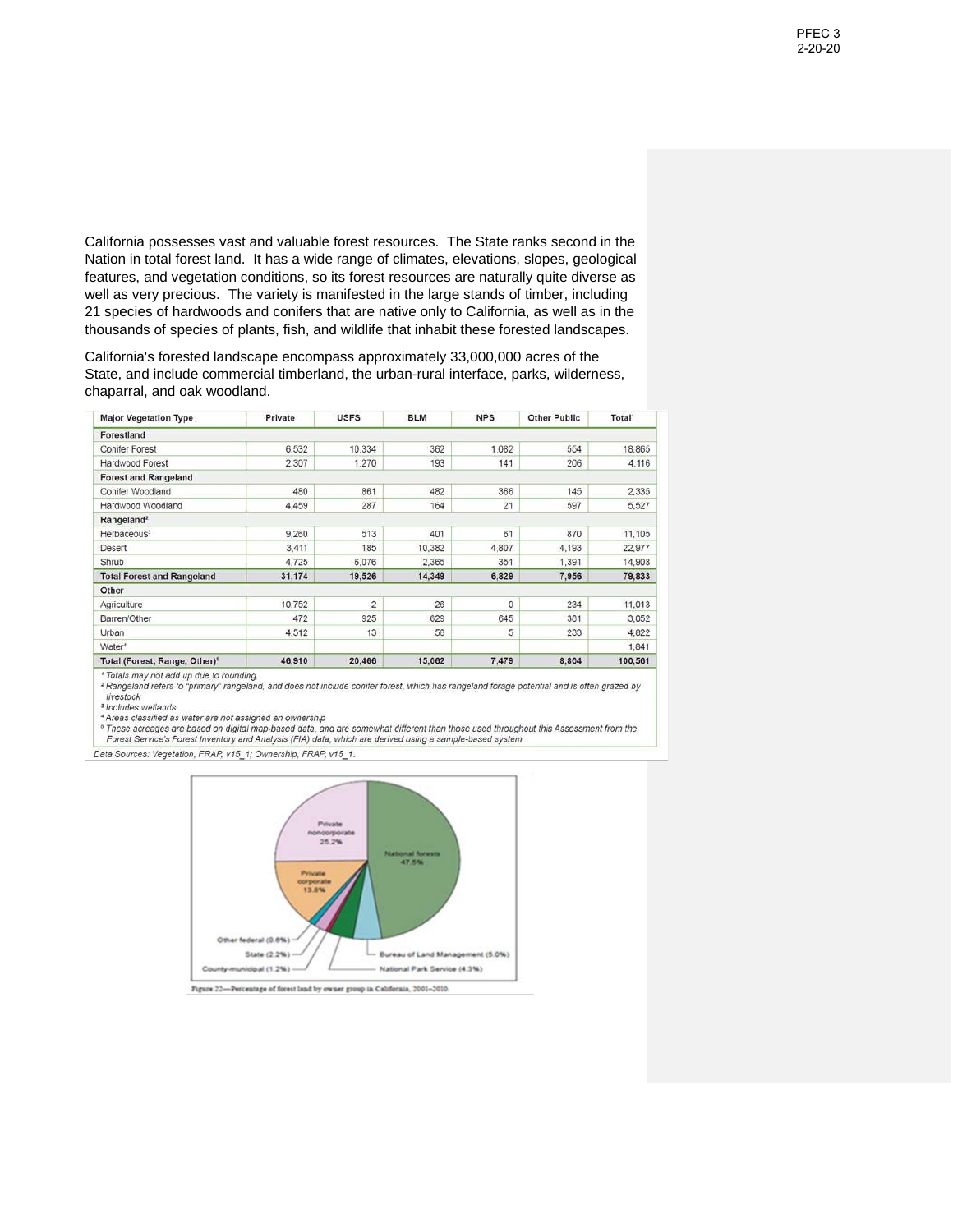Almost a third of California is forested. Forest land is defined as land that is at least 10 percent stocked by forest trees of any size, or land formerly having such tree cover and not currently developed for a non-forest use.

Over 47% of these lands are administered by the federal government as National Forests, 39% are under private ownership, with the remainder, approximately 13%, are administered by the State and various public agencies (California's Forest Resources: Forest Inventory and Analysis, 2001–2010, PNW‐GTR‐913).

From these acres come nearly all the State's fresh water, about 20% of the lumber and plywood used in California, extensive range for cattle and sheep, invaluable habitat for game and wildlife, and some of the most spectacularly beautiful scenery and recreational opportunities to be found anywhere. Because of the increasing demands being placed on California's forest resources, a careful balance must be kept between human uses and the environment in order to sustain its natural wealth. This sustainability can only be achieved through the proper application of forestry principles and sound natural resource management practices.

# **FORESTRY**

Forestry refers to the science and practice of managing forested landscapes and the treatment of the forest cover in general, and includes, among other things, the application of scientific knowledge and forestry principles in the fields of fuels management and forest protection, timber growing and utilization, forest inventories, forest economics, forest valuation and finance, and the evaluation and mitigation of impacts from forestry activities on watershed and scenic values.

Registered Professional Foresters are charged with the care and management of California's forests. Forests can provide a wide range of renewable commodities provided that proper management is taken.

# **THE REGISTERED PROFESSIONAL FORESTER**

A Registered Professional Forester (RPF) is a person knowledgeable in a wide range of studies such as biology, ecology, entomology, geology, hydrology, dendrology, silviculture, engineering, business administration, forest economics, and other natural resource subjects. RPFs use their well-rounded education and experience to maintain the sustainability of forest resources like timber, forage, wildlife, water, and outdoor recreation to meet the needs of the people while protecting the biological integrity and quality of the forest environment.

RPFs perform a wide variety of activities. RPFs organize and direct systems of control for forest fires, insect pests, and tree diseases. They determine the environmental impacts of management decisions and design effective mitigation measures to minimize or eliminate those impacts. They plan for and maintain wildlife habitat. They prescribe thinning for immature stand of trees and removal of defective trees for stand improvement. They plan for sustainable harvest of forests and for the reforestation of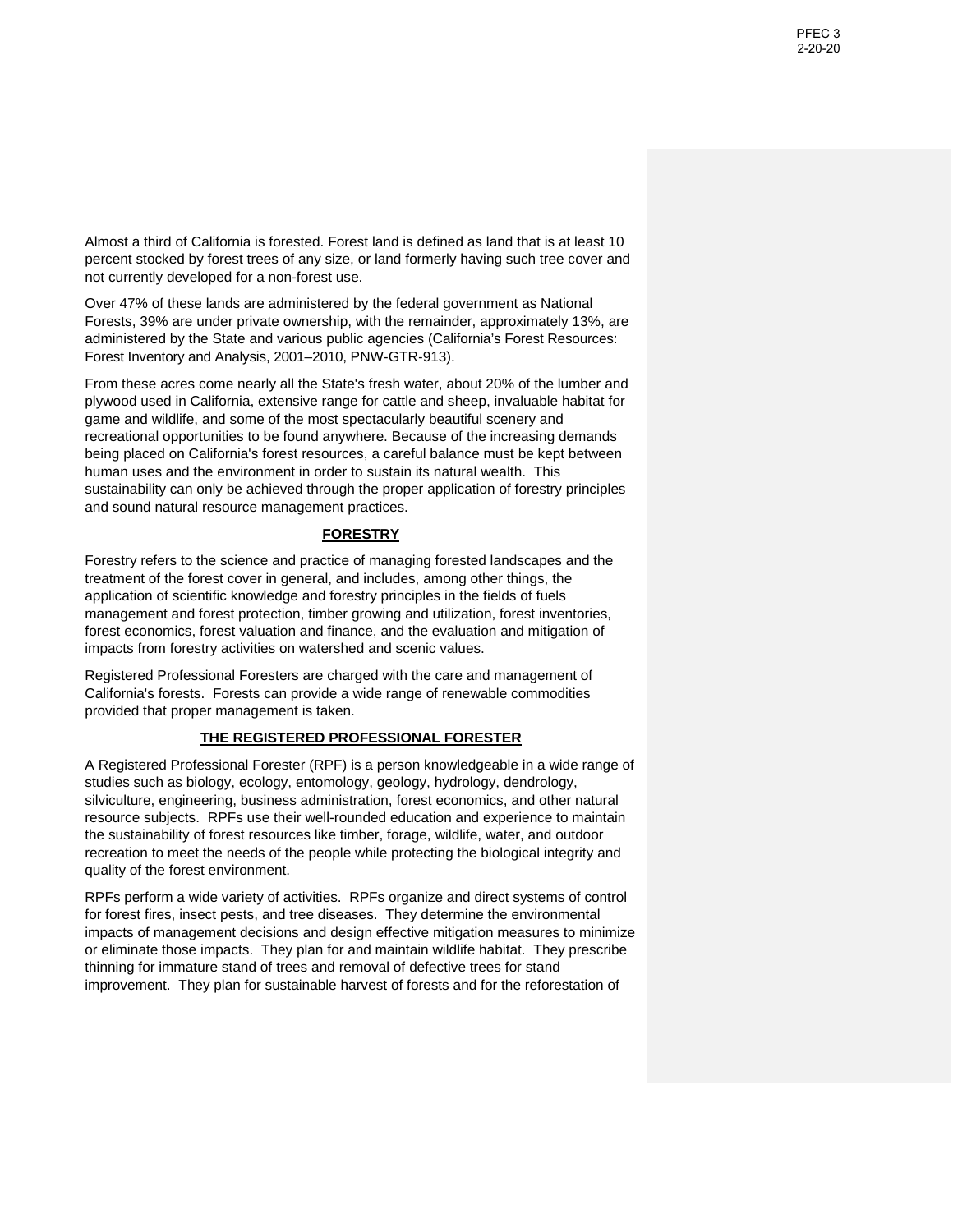new stands. RPFs measure the volume of standing timber, appraise market value, plan harvests, and administer the sale of the forest products.

Foresters also help plan for recreational uses of the forest including the maintenance of its natural beauty. They are called upon to revegetate, enhance, or restore areas impacted by wildfire. In addition, Registered Professional Foresters must be wellversed in federal, state, and local laws affecting forestry practices in California in order to administer them properly.

In order for a professional forester to fulfill their responsibilities with regard to a particular activity on a site, the professional forester may need to utilize the services of other qualified experts, such as archaeologists, botanists, civil engineers, ecologists, fisheries biologists, geologists, hydrologists, land surveyors, landscape architects, range scientists, soil scientists, or wildlife biologists.

Because forestry activities can have a significant impact upon the ecological condition of California's forests and the quality of the forest environment, the State legislature enacted the Professional Foresters Law in 1972, which provides for the licensing of professional foresters and certified specialists.

# **PROFESSIONAL FORESTERS LAW OF 1972**

California's Professional Foresters Law (PFL) became effective on January 1, 1973. The PFL outlines the guiding principles and responsibilities of Registered Professional Foresters and provides the State with vital professionals who are knowledgeable in developing and carrying out forest management plans. The law requires all persons who wish to call themselves "professional foresters" or to act in the capacity thereof, to register and become licensed.

With the passage of the PFL, the Legislature declared the existence of a public interest in the management and treatment of the forest resources and timberlands in California and regulates all persons who practice the profession of forestry. The intent of the Law is to provide a source of forest management experts--knowledgeable, trained, experienced and skilled in the scientific fields relating to forestry.

The minimum qualifications for registration as a professional forester include:

[PRC §769]. *Qualifications.*

*An applicant shall meet all of the following qualifications:* 

*(a) Be of good moral character and have a good reputation for honesty and integrity.* 

*(b) Furnish evidence of having completed seven years of experience in forestry work. Possession of a degree of bachelor of science, or equivalent degree as determined by the board, with a major in forestry, shall be deemed equivalent to four years of experience in the actual practice of forestry work. At least three of the seven years of experience shall include having charge of forestry work, or forestry work under the*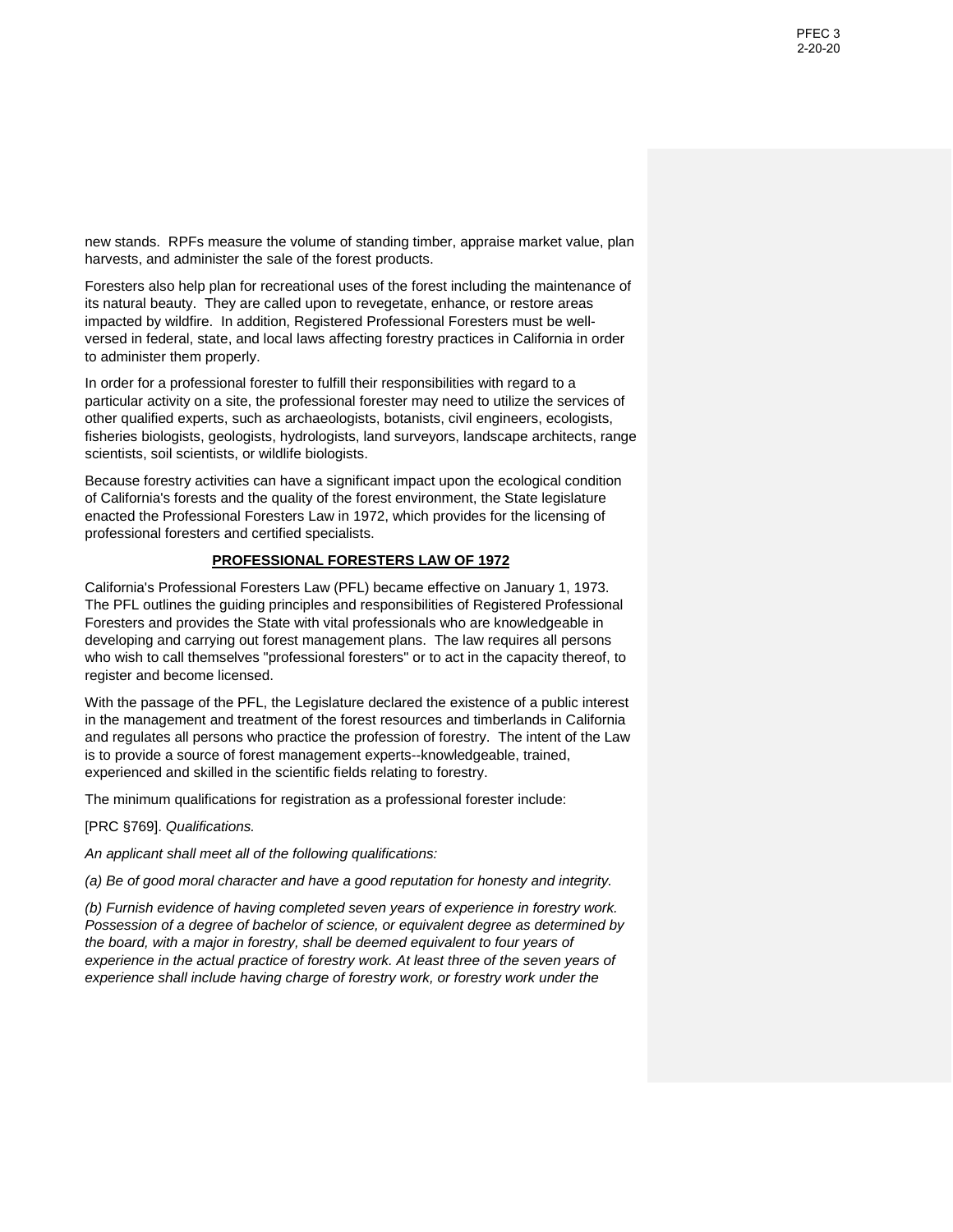*supervision of a person registered, or qualified for, but exempt from, registration under the provision of this article. Work completed prior to July 1, 1973, shall qualify if it was under the supervision of a qualified forester, as defined in Section 754. The award of a master of forestry degree shall be acceptable as evidence of one year of such qualifying experience.* 

*(c) Has successfully completed such examination or examinations as are prescribed by the board.* 

The Professional Foresters Law also provides for certification in particular fields [PRC §762]. A similar process to becoming a Registered Professional Forester applies to becoming a Certified Specialist, but the test is more specific to the field of specialization. Currently, the Board of Forestry and Fire Protection has established only one specialty, that of the Certified Rangeland Manager [Title 14 CCR, Chapter 10, Article 4, § 1651].

#### **RESPONSIBILITIES:**

Being a Registered Professional Forester or certified specialist carries with it many responsibilities. The term "Registered Professional Forester" is defined in the Professional Foresters Law as:

*"...a person who, by reason of his or her knowledge of the natural sciences, mathematics, and the principles of forestry, acquired by forestry education and experience, performs services, including, but not limited to, consultation, investigation, evaluation, planning or responsible supervision of forestry activities when [such] professional services require the application of forestry principles and techniques."*  [PRC §752]

One of an RPF's key concerns in the practice of forestry is the protection of all forest resources. Whether a public or private forester, this requires a broad understanding of many different fields including: *"…air and water pollution, the preservation of scenic beauty, the protection of watersheds by flood and soil erosion control, the production and increased yield of natural resources, including timber, forage, wildlife, and water, and outdoor recreation, to meet the needs of the people"* [*PRC §751*].

In addition, foresters manage for benefits of forests relative to a changing climate. Consequently, it is necessary that RPFs keep currently informed of professional matters, techniques and equipment, their uses and limitations, and applicable laws and regulations.

In a Memorandum of Understanding between the PFEC, professional societies, and universities with forestry or forestry-related programs, it was agreed upon that a concerted effort be made to raise the visible participation of forestry professionals in continuing education programs through voluntary incentives and recognition. The Society of American Foresters and The Association of Consulting Foresters have a voluntary tracking system to assist foresters in the documentation of their continuing education activities.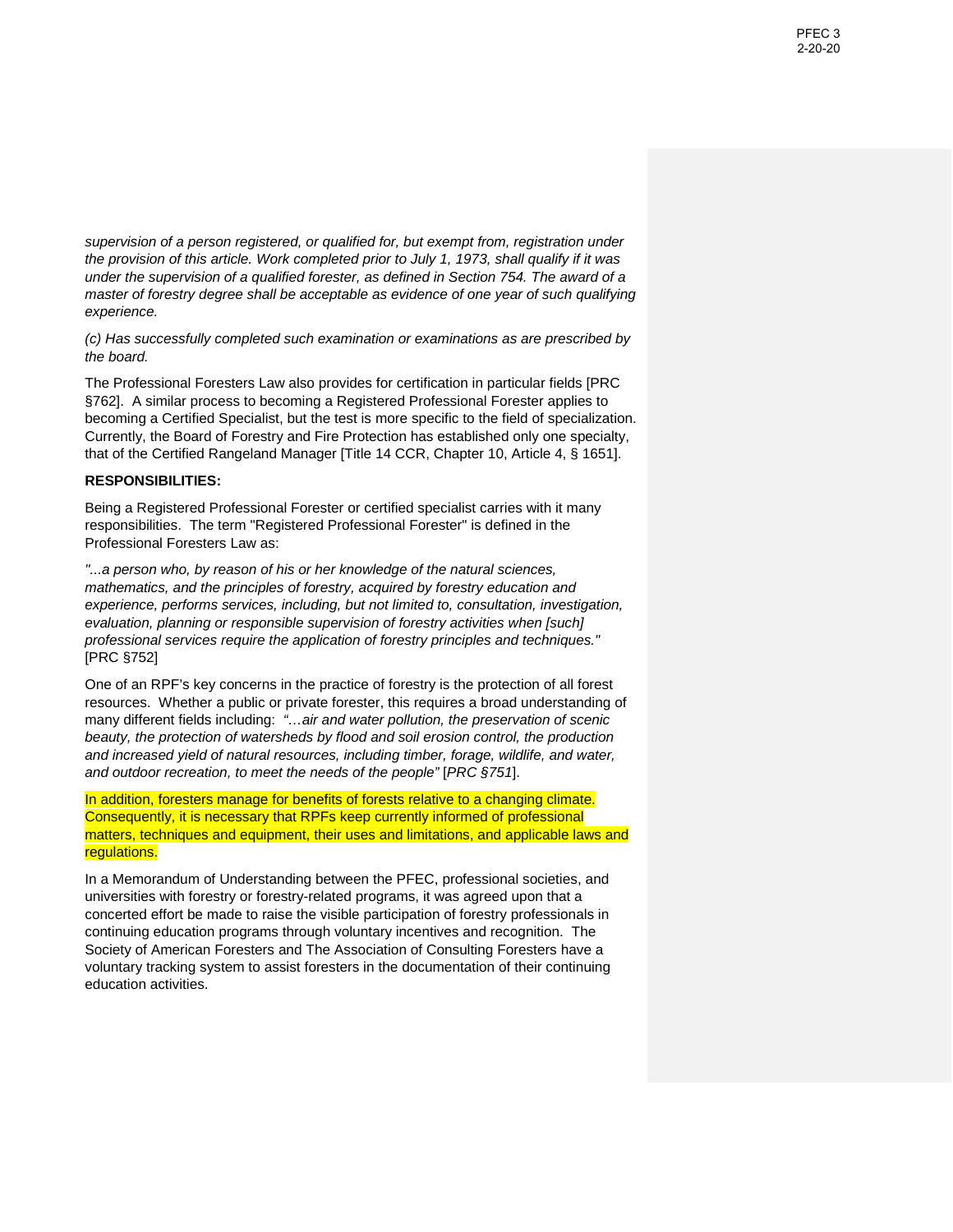Before making planning or management recommendations, Registered Professional Foresters must learn the physical characteristics of the site or area, its soils, hydrology, vegetation, silvicultural characteristics, cultural features, wildlife and their habitat requirements, its land use zoning, and its economic realities. For most timber operations, the Forest Practice Rules require that an RPF is retained to provide advice to the Licensed Timber Operator (LTO) and timberland owner during active timber operations.

RPFs must advise and educate clients or employers about environmentally and economically sound management options for their properties. They must take into consideration impacts on and off the site when formulating and executing plans for forestry operations, and clearly point out to clients or employers possible conflicts which might arise from such activities.

Particular attention should be given to situations which may result in substantial adverse environmental impacts, and justification for any substantial adverse impacts should be clearly established. RPFs must consider and, to the extent practicable, avoid or mitigate consequences of plans and actions that may impact adjoining land ownerships. Timber harvesting plans or other land-use management plans must be based on the best available site information, including a site inspection.

Registered Professional Foresters must be thorough and accurate. An RPF must provide an adequate level of supervision over professional and technician subordinates to assure acceptable standards of performance. The Registered Professional Forester assumes responsibility for all professional work and documents that the forester prepared or supervised by affixing his or her signature and license number. Lastly, the RPF should clearly communicate the needs and benefits of good forestry to the general public.

## **DISCIPLINARY ACTION:**

Should the RPF or Certified Specialist fail to meet the requirements of the law and regulation, the individual may be subject to disciplinary action. The grounds for disciplinary action which are delineated in the Professional Foresters Law include:

*a) "Has been convicted of a felony substantially related to the qualifications, functions, or duties of Registered Professional Forester." b) "Has been found guilty by the Board of any deceit, misrepresentation, fraud, material misstatement of fact, incompetence, or gross negligence in his or her practice." c) "Has been guilty of any fraud or deceit in obtaining his or her registration or certification." d) "Aids or abets any person in the violation of any provision of" the Professional Foresters Law. e) "Fails in any material respect to comply with the provisions of" the Professional Foresters Law. [PRC §778]* 

A written complaint may be filed by any person with the Board of Forestry and Fire Protection regarding professional conduct of a Registered Professional Forester or Certified Specialist. The Executive Officer must verify the accusation under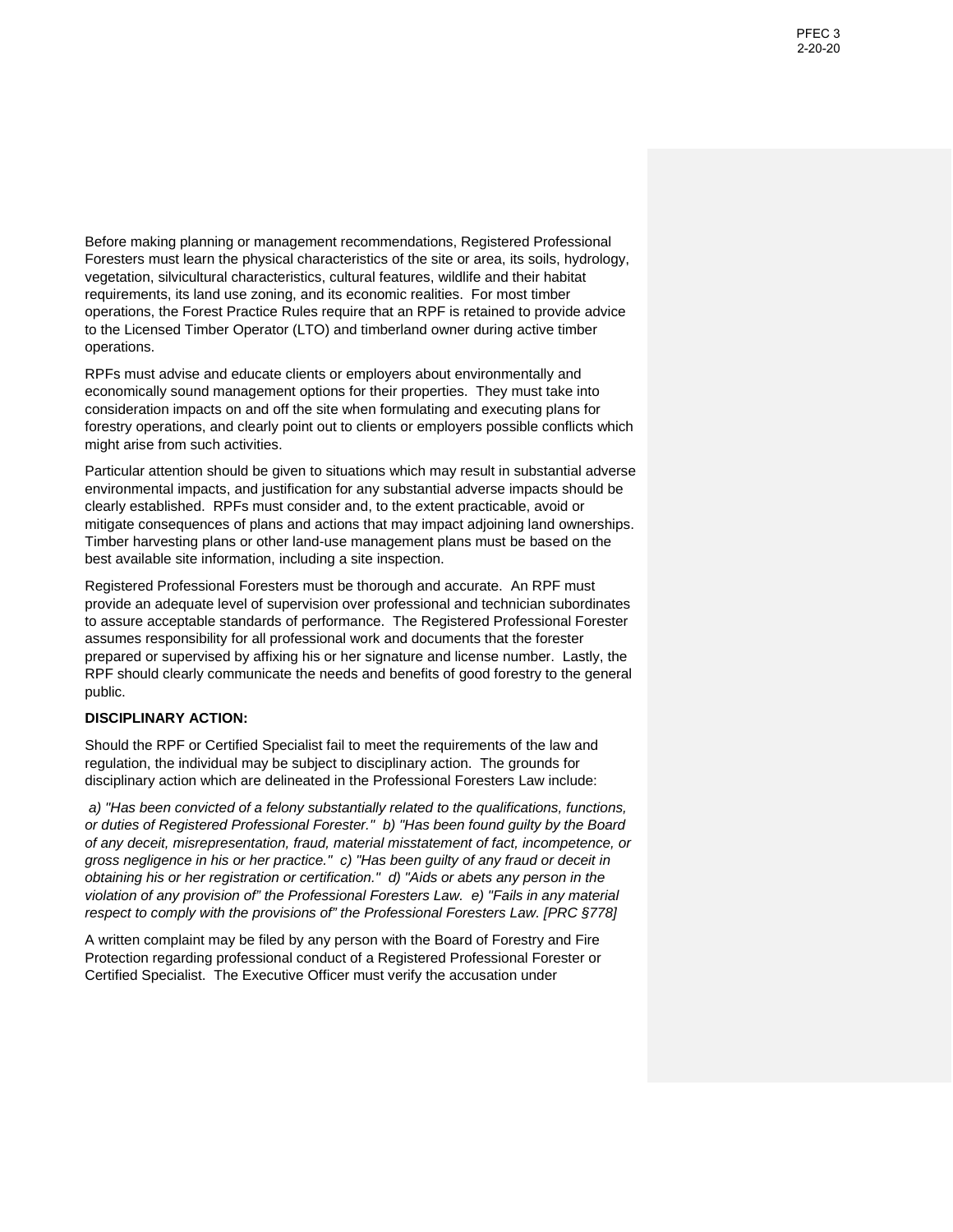Professional Foresters Law before an investigation may take place. The Board may also, of its own accord, cause an inquiry to be conducted. The Board may suspend or revoke the license, issue a reprimand, or exonerate the individual. In regard to disciplinary actions, the Board has clearly stated that *"[t]he primary importance [in determining disciplinary action] is the adverse effect the Registered Professional Forester's actions had, or will continue to have, on the protection of the public interest"* [*14 CCR §1612.1*].

## **PROFESSIONAL ETHICS:**

Registered Professional Foresters are responsible for their own professional behavior and must, therefore, conduct themselves in a prudent manner to retain public confidence. They must not only meet the expected high standards of performance but must also function within the professional community's generally accepted code of ethics.

One of the most important duties imposed by professional ethics is the RPF's concurrent responsibility to the public and to the client or employer. Both the public's interest and the employer's carry significance and must be considered.

Prudent professional practice dictates that Registered Professional Foresters should not make forest management decisions at the expense of the public trust nor of the employer, but instead base judgments on sound forestry principles consistent with environmental laws.

Prudent practice also demands that Registered Professional Foresters recommend advice be obtained on possible questions of interpretation or conflict; and further that they inform their employers or clients of anticipated consequences if laws, regulations, or scientific principles are disregarded.

Registered Professional Foresters should represent and uphold the employer's or client's interests in all matters entrusted to them, including maintenance of confidentiality. They must make potential conflicts of interest known to the parties concerned and have them resolved, and they should accept no compensation from more than one party for the same services unless the parties involved have given consent.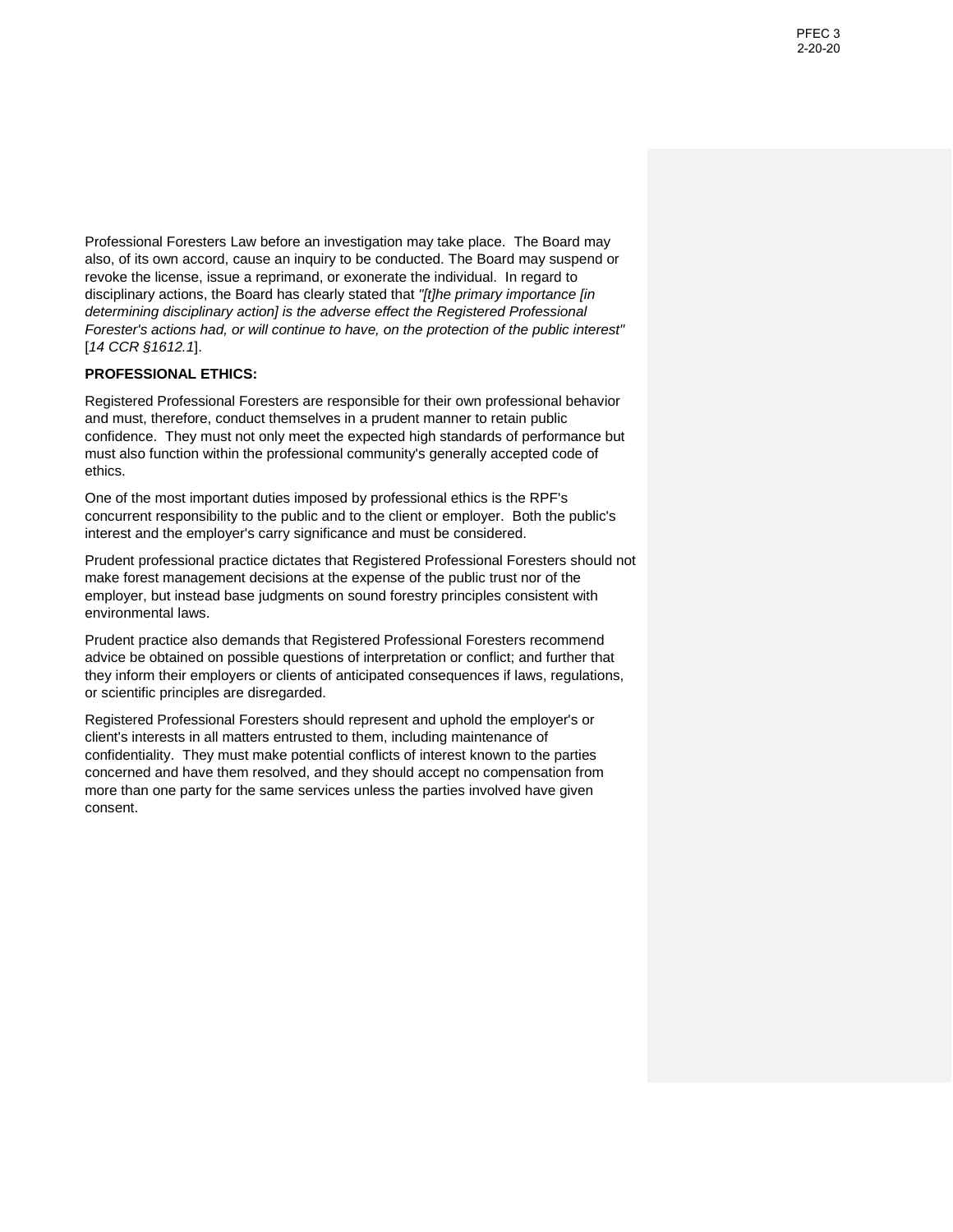## **ENVIRONMENTAL LAWS PERTAINING TO FORESTRY IN CALIFORNIA**

## **FEDERAL ENVIRONMENTAL LEGISLATION:**

Four of the most important federal environmental laws that govern forest practices in California are the Clean Water Act (CWA), the Federal Endangered Species Act of 1973 (ESA), the National Environmental Policy Act (NEPA), and the National Forest Management Act of 1976 (NFMA).

The **Clean Water Act** [\(Clean Water Act\)](https://www.epa.gov/laws-regulations/summary-clean-water-act) establishes the basic structure for regulating discharges of pollutants into the waters of the United States and regulating quality standards for surface waters. The basis of the CWA was enacted in 1948 and was called the Federal Water Pollution Control Act, but the Act was significantly reorganized and expanded in 1972. "Clean Water Act" became the Act's common name with amendments in 1972.calls for state and local agencies to use the best available techniques, referred to as "best management practices" (BMP), The Act ensures regulatory systems are in place to a process to (i) identify, if appropriate, agriculturally and silviculturally related nonpoint sources of [pollution,](https://www.law.cornell.edu/uscode/text/33/1288) including return flows from irrigated agriculture, and their cumulative effects, runoff from manure disposal areas, and from land used for livestock and crop production, and (ii) set forth procedures and methods (including land use requirements) to control to the extent feasible such sources; in minimizing the potential for water pollution from nonpoint sources, such as timber operations [33 U.S.C. §1288]. Nonpoint sources produce discharges from a large area that cannot easily be traced to a point of origin. NPS pollution generally results from land runoff, precipitation, atmospheric deposition, drainage, seepage or hydrologic modification. NPS pollution, unlike pollution from industrial and sewage treatment plants, comes from many diffuse sources. NPS pollution is caused by rainfall or snowmelt moving over and through the ground. As the runoff moves, it picks up and carries away natural and human-made pollutants, finally depositing them into lakes, rivers, wetlands, coastal waters and ground waters. In California, the State Water Quality Control Board has been assigned by the federal government to implement the Clean Water Act. These authoritys are further delegated to 9 Regional waterboards that regulate NPS's under their Basin Plans, governed by the authority granted by the CA legislature, and contained in the Porter-Cologne Act.

The **Federal Endangered Species Act's** [\(FESA\)](https://www.fws.gov/endangered/laws-policies/esa.html) purpose is to provide programs to recover and conserve threatened and endangered species [16 U.S.C. §1531(b)]. The Act forbids logging and other activities that harmprohibits the "taking" of a threatened or endangered species via harm and/or harassment, unless authorized by a Habitat Conservation Plan. or their critical habitats, unless they are in conformance with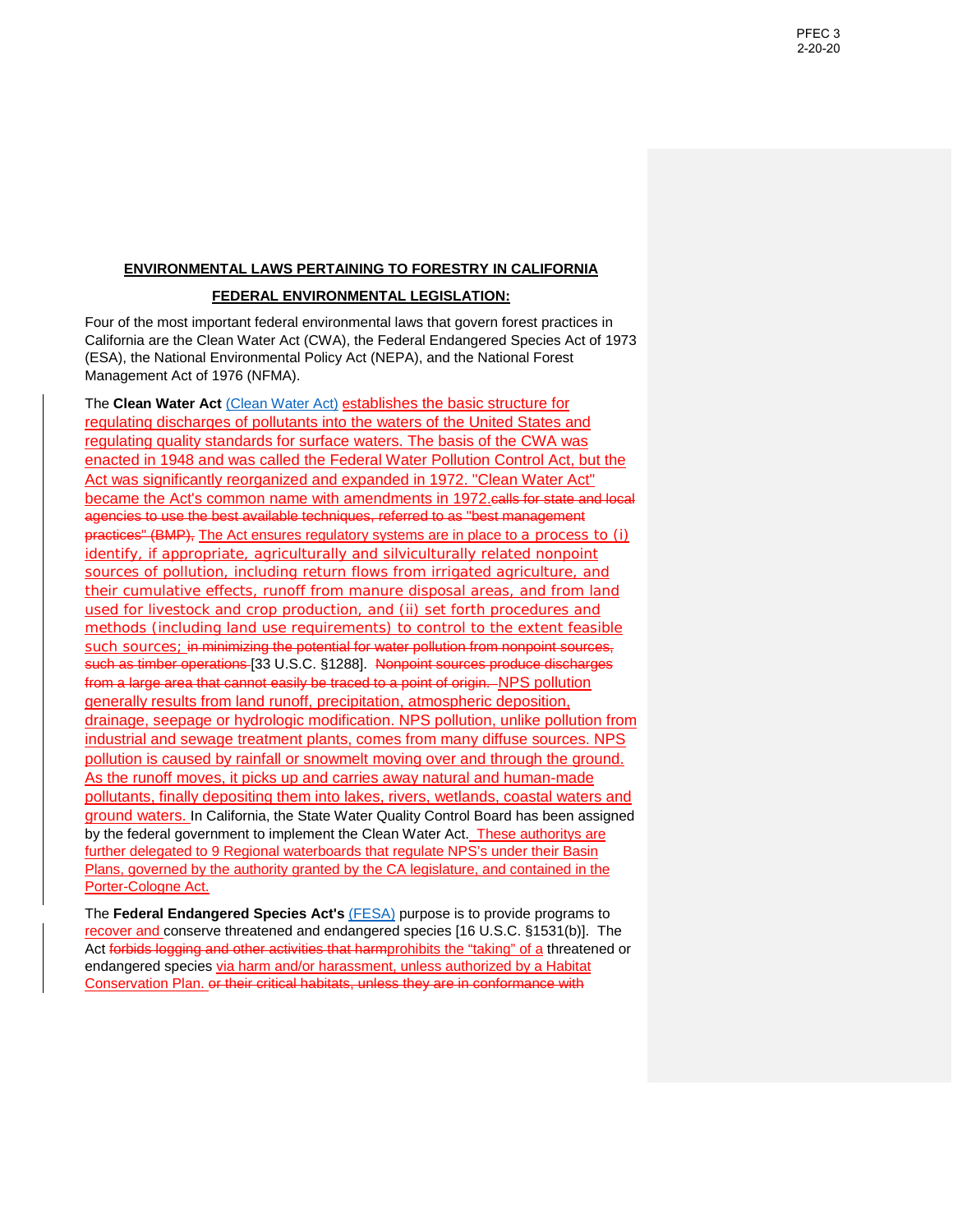recovery plans developed and administered by the Secretary of the Interior. Individual habitat management plans may be prepared and must include the potential impact on the species and must also suggest mitigations for any negative consequences [16 U.S.C. §1539].

Other examples of federal laws affecting the management of federal lands and federal actions in California are the **National Environmental Policy Act** [\(NEPA\)](https://www.epa.gov/nepa) and the **National Forest Management Act** [\(NFMA\).](https://www.fs.fed.us/emc/nfma/includes/NFMA1976.pdf) NEPA requires that federal agencies evaluate all activities which may have significant consequences on the environment. The This Act further requires that an environmental assessment regarding the project's repercussions on its surroundings be made available to other agencies and to the public. Land-management plans for national forests must, therefore, include to enable the Forest Service to mitigate any adverse effects on the environment.

NFMA mandates that national forest plans must "provide for the diversity of plant and animal communities based on the suitability and capability of the specific land area . . . [16 U.S.C. §1604]. This was interpreted by the Forest Service regulations to mean that "[f]ish and wildlife habitat shall be managed to maintain viable populations of existing native and desired nonnative vertebrate species in the planning area" [36 C.F.R. §219.19].

## STATE ENVIRONMENTAL LEGISLATION:

In general, federal laws take precedence over state and local laws. They may, however, designate state or local agencies to achieve certain national goals. In addition, states may adopt laws to carry out federal government mandates. A prime example of this in California is the **Porter-Cologne Act of 1969** [\(Porter-Cologne\)](https://www.waterboards.ca.gov/laws_regulations/docs/portercologne.pdf) which allows the State Water Resources Control Board (SWRCB) to regulate the water quality control of the state as directed by the requirements of the federal Clean Water Act. Timber operations and other forestry practices that may affect water quality are accordingly subject to the SWRCB and the Regional Water Quality Control Board oversight.

States also enact laws to protect their specific interests. The **California Endangered Species Act** (CESA), Fish and Game Code, Chapter 1.5 (commencing with Section 2050) of Division 3, modeled after the Federal Endangered Species Act, gives additional provides protection to California species that are not covered by its federal counterpartthe ESA. to threatened and endangered species in California. It makes the conservation, protection, restoration, and the enhancement of any threatened or endangered species and their habitat a policy of the State [Cal. Fish and Game Code §2052]. CESA has added several plants and animals, mostly native to California, to its threatened and endangered species list, since they werethat are not included in the federal ESA. Conservation, according to both federal and state law, is defined to be the use of all methods and procedures "necessary to bring any endangered . . . or threatened species to the point at which the measures provided [by the acts] are no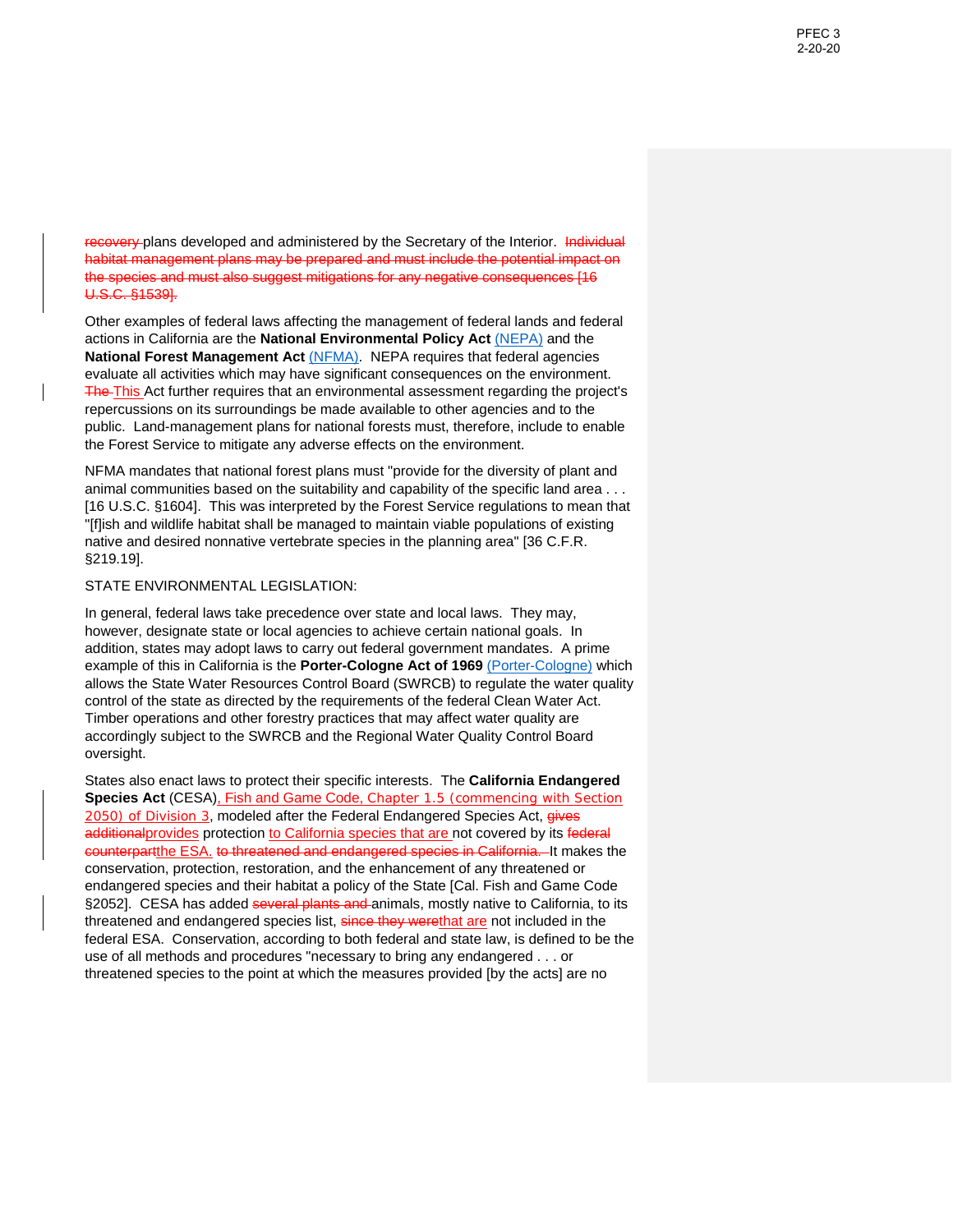longer necessary" [U.S.C. §1532(3); 50 C.F.R. §424.02(c); Cal. Fish and Game Code §2061]. Endangered or threatened plants are also covered under Fish and Game Code under the provisions of the Native Plant Protection Act of 1977. However this act does not apply to timber operations conducted under the FPA.

The beneficial uses of water and aquatic habitat are additionally protected by FGC 1600, which requires individuals planning to substantially affect the bed or bank of a watercourse to acquire a Lake and Streambed Alteration agreement with the CDFW.

The **California Environmental Quality Act of 1973** [\(CEQA\)](http://resources.ca.gov/ceqa/docs/2019_CEQA_Statutes_and_Guidelines.pdf) is another state law with a complement in the federal government's NEPA. While NEPA primarily covers the federal lands and federal actions in California, CEQA applies to all state and private properties. Like NEPA, CEQA requires that state and local government agencies prepare an environmental assessment before undertaking or issuing a permit for any project with possible environmental repercussions. CEQA's environmental assessment is the State's analogue to NEPA's.

In addition to the environmental assessment requirement, CEQA dictates that for projects which might affect the environment negatively have a significant adverse impact on the environement, the agency must require evaluate feasible alternatives to reduce those potential adverse impacts to where they are no longer significant; or if harmful effects should be unavoidable, provide a justification of overriding consideration.

The **Z'berg-Nejedly Forest Practice Act of 1973** [\(FPA\)](https://bof.fire.ca.gov/media/6851/2000-fpa.pdf) also parallels the NFMA of the federal government but goes further in regulating private forestry practices. Whereas the NFMA regulates federal forest lands, T-the FPA governs the management harvest of non-federal timberlands in California. The Act, in conjunction with the Professional Foresters Law, was established to address the public's growing concern over timber harvesting.

To accomplish its goals the FPA includes certain provisions such as the requirement that all persons who harvest timber obtain an annual timber operator's license from the California Department of Forestry and Fire Protection (**CDFCAL FIRE**). A timber harvest plan (THP, NTMP, WFMP, exemtions/ emergencies) must also be submitted to the Director of CDF for review and approval/acceptance prior to harvesting timber. Moreover, the Forest Practice Act requires the preparation of THPs-Plan to be done by Registered Professional Foresters (RPF) to insure that the plans are drafted by qualified persons.

In 1979, the Secretary of the Resources Agency certified the timber harvest plan process in the Forest Practice Act to be the "functional equivalent" of CEQA's environmental assessment process. Thus, the FPA was exempted from the environmental impact report preparation requirement of CEQA. Following harvest, the Act orders that areas be restocked according to proper standards.

**Commented [PJ1]:** Is there really a parallel relationship between the FPA and the NFMA?